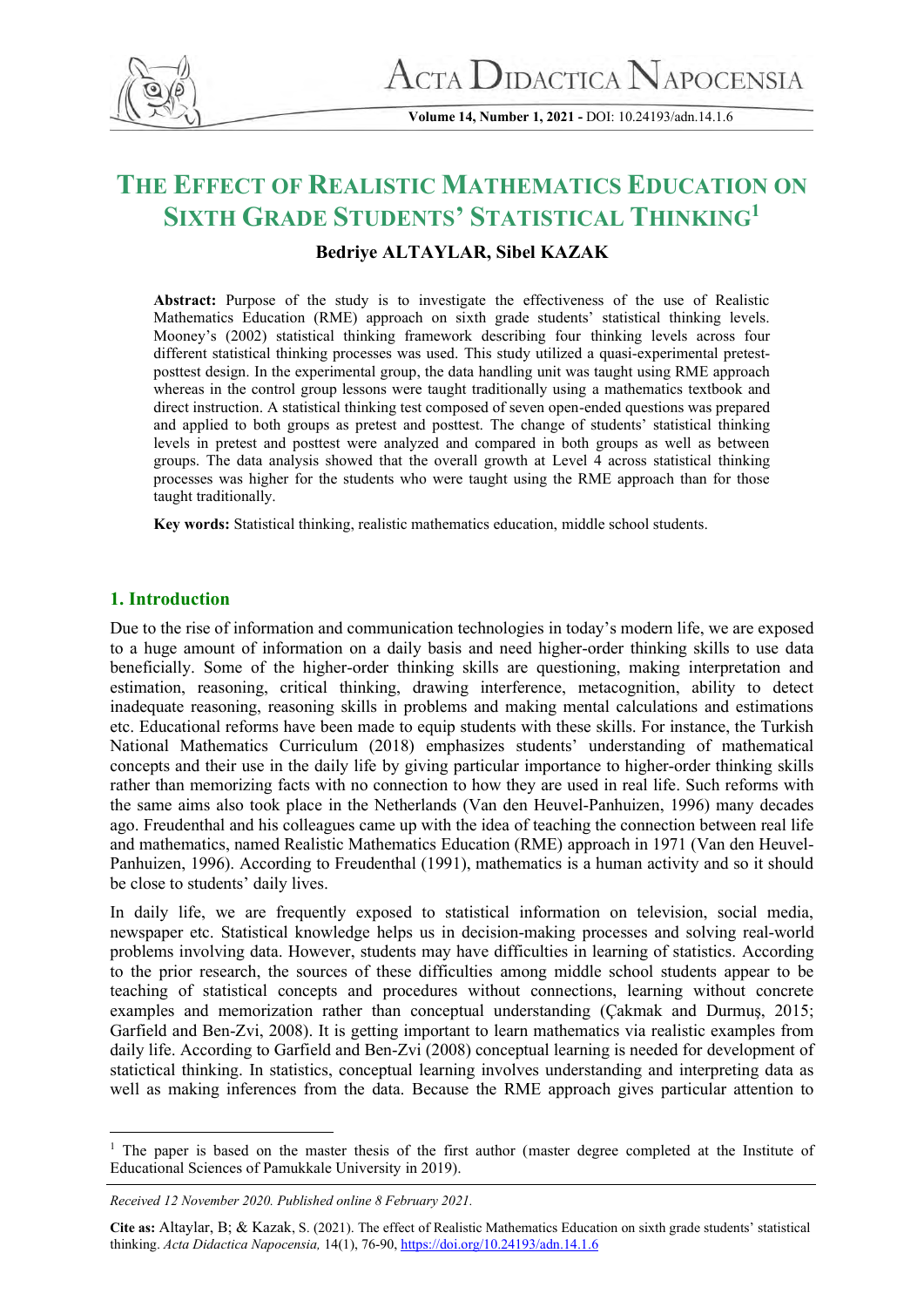conceptual understanding, it is important in today's educational setting to investigate the effect of RME approach on students' statistical thinking.

### **1. 1. Statistical Thinking**

Statistical knowledge is widely used by people to make decisions and predictions in many areas of daily life from consumer goods to sports, weather forecasts and so on. To do so, statistical thinking becomes an essential skill for all citizens. Statistical thinking is not just doing statistical computations or defining concepts; it entails interpreting, reasoning, deducing and making generalizations about the data (Mooney, 2002; Garfield and Ben-Zvi, 2008). Therefore, statistical thinking requires more than just knowing concepts and procedures and performing calculations. Given that statistical data take a huge part of modern daily life, it is essential to develop statistical thinking during school mathematics education.

As part of developing such statistical thinking, Wild and Pfannkuch (1999) describe an investigative cycle, called PPDAC (Problem, Plan, Data, Analysis, Conclusion) model, for solving statistical problems in real-life contexts. As seen in Figure 1, this statistical investigation cycle has five iterative stages: problem, plan, data, analysis and conclusion. The cycle progresses through arrows. The problem stage is about defining and understanding the problem. The plan stage involves deciding on what entitites to collect data and how to measure them. The data stage is then collecting and organizing data. The analysis stage includes anaylzing the data and the following conclusion stage is about making interpretations and generalizations to form conclusions and communicating what has been learned. Via this statistical investigative cycle, students reflect upon all parts of formulating questions, data collection, data analysis and data interpretation (Franklin, Kader, Mewborn, Moreno, Peck, Perry and Scheaffer, 2005). Due to the iterative nature of this investigative cycle, these conclusions and new ideas can lead to new problems and more analysis next.



**Figure 1:** *Statistical investigation cycle*

In the study, Mooney's (2002) statistical thinking framework for middle school students was used. This validated framework is modeled based on Jones, Thornton, Langral and Mooney's (2000) framework developed for primary school students. Mooney (2002) revised this framework for middle school students. In this framework, there are four statistical processes that are aligned with the statistical investigation cycle (Figure 1) for developing statistical thinking: 'describing data', 'organizing and reducing data', 'representing data', and 'analyzing and interpreting data'. 'Describing data' process is the ability to read data in different visual displays; 'organizing and reducing data' refers to arranging data using meausures of center and spread; 'representing data' is the capacity to construct different visual displays of the same data; and 'analyzing and interpreting data' involve making inferences and predictions about statistical data (Mooney, 2002). According to Mooney (2002), students progress through four levels of thinking in each of these processes: Level 1 idiosyncratic, Level 2-transitional, Level 3-quantitative and Level 4-analytical. In Level 1, students cannot give answers related to context; they give answers according to his/her feelings or personal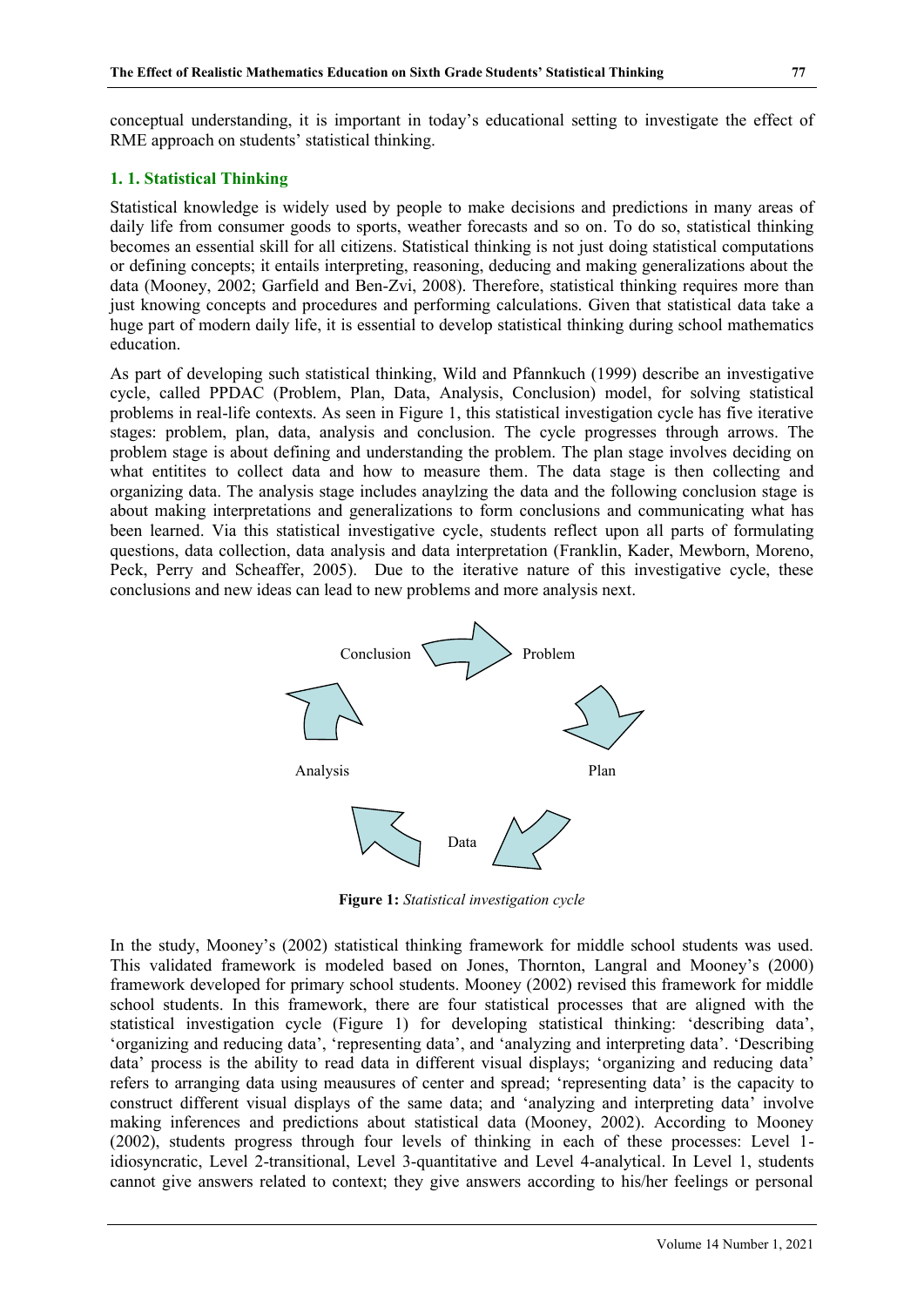experiences and show limited awareness of the problem. In Level 2, students can show little awaneress of the context, give partially correct answers but it is still not sufficient at this level. In Level 3, students show awaneress of the context; they are aware of the relations, reasons, different displays of the same data and calculations; but their demonstrations may involve some mistakes. In Level 4, students can carry out all procedures without any error; they can fully read the data, make calculations and connections correctly as well as explain the aim of using different data displays, make transitions between them, draw meaningful conclusions and make generalizations from the data.

There are studies investigating middle school students' statistical thinking via different methods. Koparan and Güven (2013) used Mooney's (2002) statistical thinking framework to determine the levels of middle school students' statistical thinking levels. In the study, there were totally 90 students from sixth, seventh and eight grades. A statistical thinking test with 26 questions was prepared by the authors and applied to students. In the test, 5 questions were related to describing data process, 5 questions were related to organizing and reducing data process, 8 questions were related to representing data and 8 questions were related to analyzing and interpreting data process. At the end of the study, it was found that although students were generally at Level 4 in describing data process, they were mainly at Level 1 in other statistical thinking processes. The study showed that students overall had lower levels of statistical thinking.

McClain, Cobb and Gravemeijer (2000) conducted a classroom-based design study with seventh grade students over 12 weeks. The aim of the study was to examine the development of students' reasoning about data through an instructional sequence. In one of the activities, students were given two datasets about two different brand batteries' lives. One of the batteries had higher values but there was a big difference between its' highest and lowest values; the other battery's values were close to each other. Students' task was to determine the best battery to buy by comparing their battery lives. Students were engaged in both small group and whole class discussions during the instruction. With the whole class discussions, students decided to focus on consistency concept. They thought that the battery with more consistent battery life values would be more durable. So at the end of the activity, they decided to buy the battery which had more consistent battery life values. This study showed that when students were trying to decide which battery was better by comparing two given datasets, the whole class discussions helped them to focus on the idea of consistency in the data for their decision making. Also with whole class discussions, they considered the more consistent data as the one which had a smaller range of values.

#### **1. 2. Realistic Mathematics Education (RME)**

RME is a mathematics education approach developed by Freudental and his colleagues in 1971 in Utrecht University (Yağcı and Arseven, 2010). Freudental (1991) describes mathematics as a human activity. According to Freudental (1991) learning mathematics starts in real life and ends with comprehending the mathematical concept. The RME approach is similar to consructivist theory in this perspective. In both approaches, students learn mathematics via examples that make sense to them. Another similarility between these approaches is that learner's active engagement is required. According to the RME approach, the individual acquires the knowledge only if s/he actively engages in the learning process and interacts with it (Freudenthal, 1991). Constructivist theory states that students construct knowledge by themselves, but the theory cannot give satisfactory anwers to the questions of what is constructed and how it is constructed (Gravemeijer, 2008). According to Gravemeijer (2008), the RME approach can address these questions via didactical phenonomology principle. Didactical phenomology advocates that in a class every student perceives the same concept according to their own perception system (Freudenthal, 1991). Hence, the RME approach assumes that every individual learns mathematics with his/her own perceptions.

The fundamental point of RME is that the lesson should begin with a reliastic problem context. RME emphasizes teaching mathematics to students via problems that are real or can be conceived as real in students' minds through constructing meaningful concepts (Van den Heuvel-Panhuizen, 1996). The teaching activity should be initiated with a real context problem and the problem needs to foster learner's curiosity for solving it (Van den Heuvel-Panhuizen, 1996).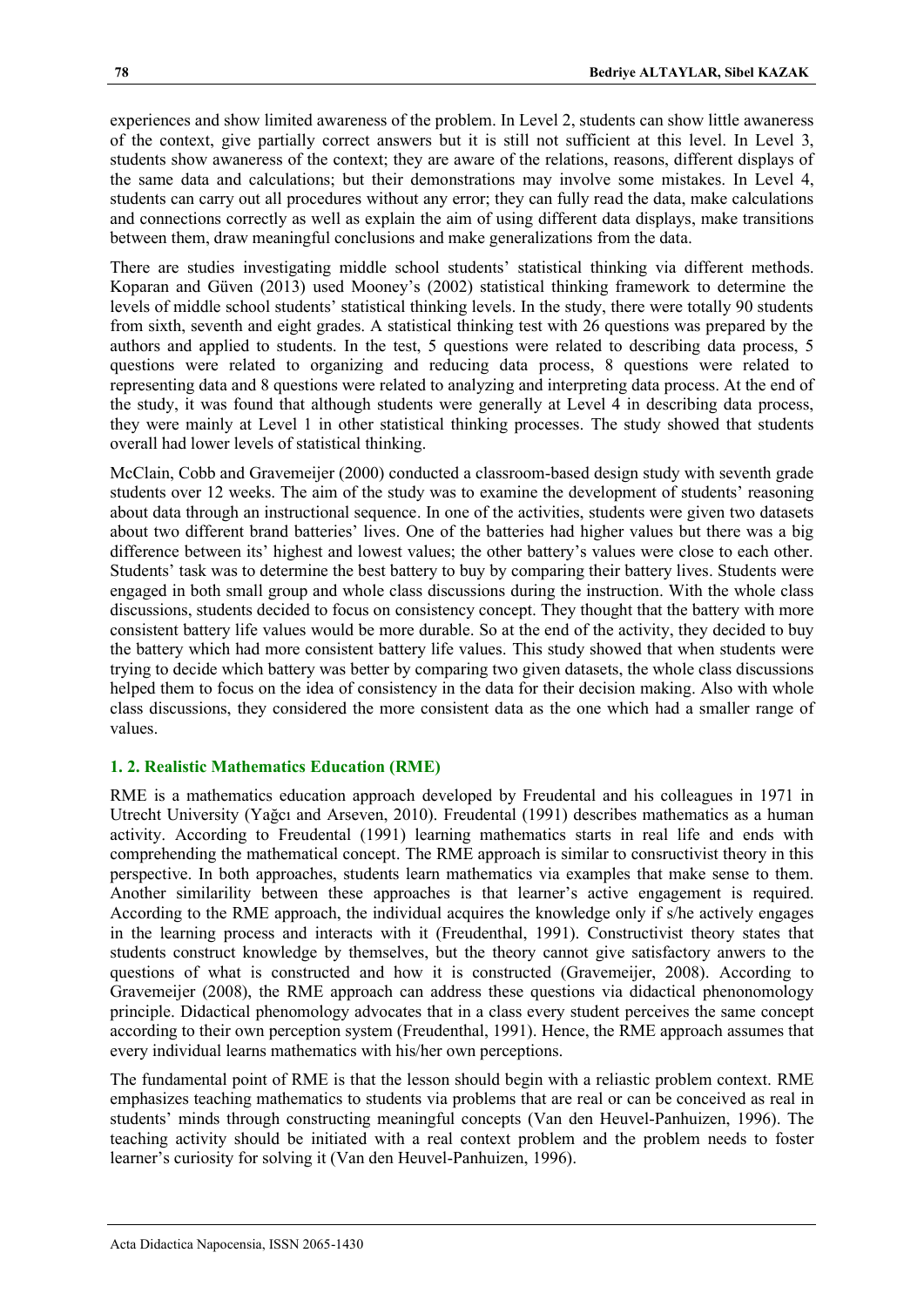Freudenthal (1991) advocated that mathematics can only be learned via mathematization which is a key process in the RME framework. More specifically, mathematization is described as the learning process of the student through his/her own experiences (Van den Heuvel-Panhuizen, 2003). There are three instructional design heuristics of RME to support mathematization: didactical phenomelogy, guided reinvention and emergent modeling (Gravemeijer, 2008). The basic principle of RME is the didactical phenomology (Freudenthal, 1991; Van den Heuvel-Panhuizen, 1996 and Gravemeijer, 2008). Didactical phenomology puts student to the center: Problems should be meaningful for her/him and s/he should actively engage in the learning process.

In RME, didactical phenomology takes place through horizontal mathematization and vertical mathematization. Treffers (1991) suggested the idea of horizontal and vertical mathematization but Freudenthal finalized these two processes. Horizontal mathematization refers to transfering a given real world problem to mathematics (Van den Heuvel-Panhuizen and Weijers, 2005). That is, horizontal mathematization is transition from real life to mathematics. On the other hand, vertical mathematization is beyond horizontal mathematization and involves thinking in the world of mathematics without real life context (Freudental, 1991). In vertical mathematization process, students can transfer information in mathematics (Freudenthal, 1991). To achieve vertical mathematization, students firstly complete horizontal mathematization process. This is called progressive mathematization (Van den Heuvel-Panhuizen, 2003).

RME also provides some guidelines for teaching procedures and teachers' roles. For example, guided reinvention focuses on teachers' role by indicating that teachers should prepare high quality problems and guide students' learning (Freudenthal, 1991). Besides, emergent modeling instructional design heuristic advocates that students can learn mostly via mathematical models (drawings, tables, graphs etc.) which are developed by the students themselves (Gravemeijer, 2008). Also, there are six teaching mathematics principles in the RME framework: activity principle, reality principle, level principle, intertwinement principle, interaction principle and guidance principle (Van den Heuvel-Panhuizen and Weijers, 2005). The activity principle indicates that students should actively participate in the learning process. The reality principle advocates that problems used in teaching should be real or can be conceived as real in students' minds. According to the level principle, learning should proceed from simple to hard and concrete to abstract. The intertwinement principle is about relations between mathematical concepts and relations between mathematics and other sciences. The interaction principle is related to social activity and emphasizes the learning mathematics through social interaction. Lastly, the guidance principle suggests that teachers should help students and guide them in their learning.

RME is a mathematics education approach advocating that mathematics should be close to daily life. The aim is to develop conceptual understanding via real-life context problems. Conceptual understanding is also important for statistical thinking. Since the context plays an important role in solving statistical problems (Bakker, Kent, Derry, Noss and Hoyles, 2008), the use of RME approach in teaching statistics can provide an opportunity for making the statistical problem situation real for students. Therefore, this study focuses on the use of RME approach in promoting students' statistical thinking in a sixth-grade classroom.

In related literature, there are many studies that investigate the effectiveness of RME approach on learning of various mathematics topics at different grade levels. In these studies, it is generally found that the RME approach can improve students learning on different mathematics topics, such as probability (Akkaya, 2010), geometry (Bıldırcın, 2012; Özdemir ve Üzel, 2013) and algebra (Van den Heuvel-Panhuizen, 2003; Althauser and Harter, 2016) However, there is a scarce of research in teaching statistics using RME approach. Therefore, this study contributes to the existing literature by focusing on the use of RME approach in relation to  $6<sup>th</sup>$  grade students' statistical thinking.

# **1. 3. Aim and Research Problems**

The aim of this research is to investigate the effectiveness of RME approach on developing sixth grade (age 11) students' statistical thinking. Accordingly, four research questions are examined: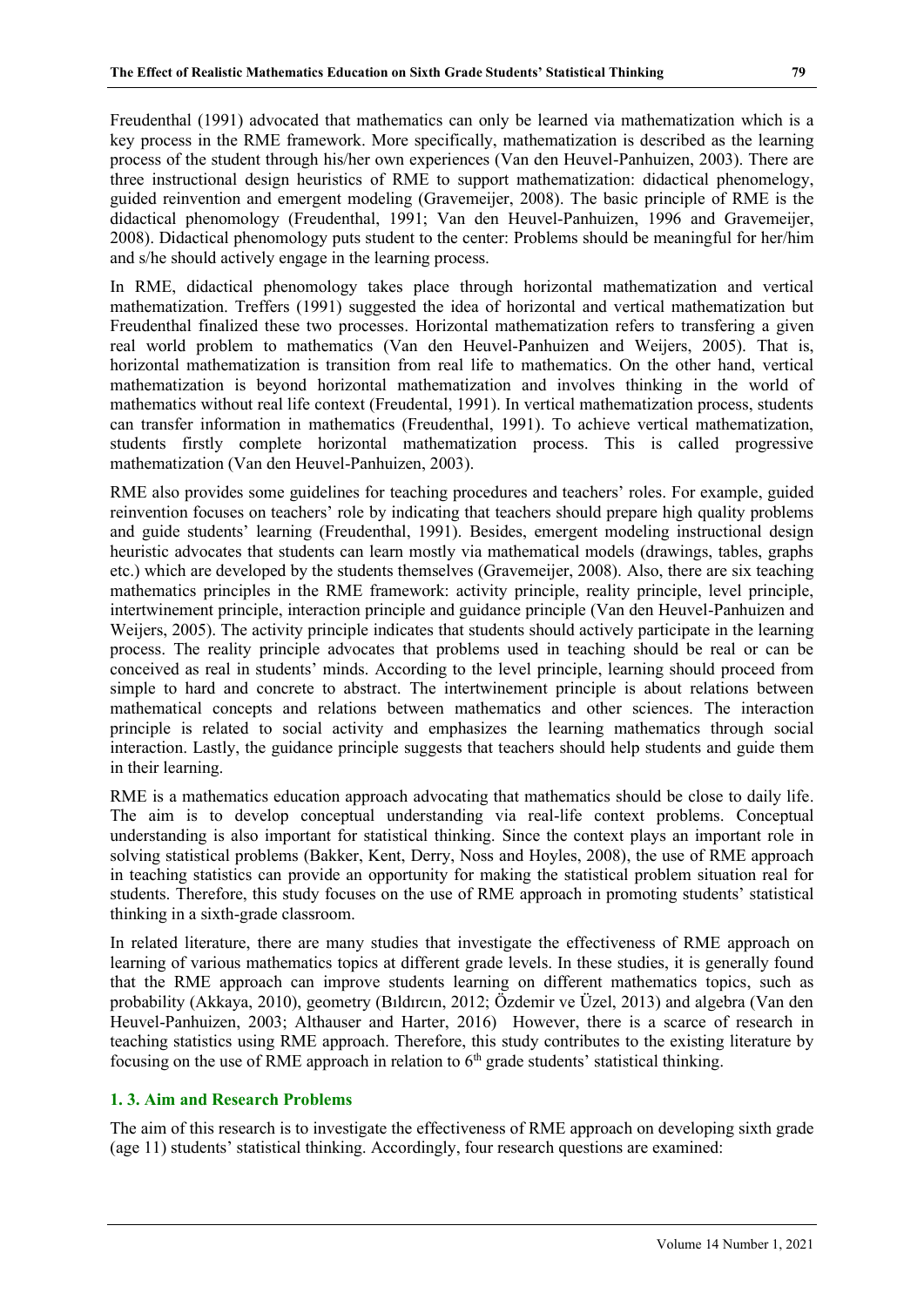1) Does RME approach contribute to significant development of the statistical thinking for sixth grade students?

2) Does RME approach is more effective in developing statistical thinking than traditional teaching for sixth graders?

3) What is the level of statistical thinking of sixth grade students?

# **2. Method**

A quasi-experimental design with pretest and postest was used in the study in the spring of 2018 in Aydın, Turkey. Two intact sixth grade classes where the first author taught mathematics were selected. Statistical thinking test was applied to both groups at first and the groups were found equal in the pretest scores. In the experimental group, lessons were taught via RME approach whereas in the control group lessons were taught traditionally using a mathematics textbook and direct instruction for three weeks. At the end of a three-week instruction, statistical thinking test was applied to both groups again as a postest.

## **2. 1. Participants**

The subjects in the study were 49 sixth grade students: 25 students (9 males and 16 females) were in the expemential group and 24 students (10 males and 14 females) were in the control group. The students in both groups had similar socioeconomic and educational background. In terms of their statistical knowledge, the sixth graders already had known how to calculate arithmetic mean and range from their science classes and how to make a bar graph; but comparing two data sets was new to them as it was thought in the sixth-grade mathematics.

## **2. 2. Instrument**

In this study, the data collection instrument was a statistical thinking test constituted of seven openended questions some of which were adapted from previous studies (Kazak, 2016; Koparan & Güven, 2013). The questions focused on the four statistical thinking processes described in Mooney's (2002) statistical thinking framework: describing data (question 5), organizing and reducing data (questions 2 and 3), representing data (questions 1 and 4) and analyzing and interpreting data (questions 6 and 7). Before the experiment, the test initially piloted with 75 sixth grade students and its Cronbach's alpha coefficient was found 0.76, which is acceptable (Baykul & Güzeller, 2014). The test applied to both groups as pretest and posttest and then students' statistical thinking levels were determined.

# **2. 3. The Procedure and Data Collection**

In the control group, each lesson on 'Data Handling' unit was taught traditionally using the  $6<sup>th</sup>$  grade mathematics textbook (Güven, 2017). The teacher followed the sequence of content in the textbook. The direct instruction involved providing students with explanations and examples of knowledge being taught with the use of the whiteboard and the students wrote them to their notebooks. Problems were written to the whiteboard and some time was given to the students to solve the problem on their own. After the teacher checked students' solutions, the problem was solved by a voluntary student on the whiteboard. After the student solved the problem, the teacher explained the solution to the whole class.

RME approach was used in the experimental group where low and high ability students worked in pairs. According to Freudenthal (1991), if low and high ability students worked together, both of them would benefit from the work maximally. There were 12 groups in total. The group work was followed by whole class discussions. At the beginning of the study, classroom ground rules regulating how students work in groups and how they do classroom discussions were established together with students and the teacher. Some of the rules were: "While someone is speaking, others must listen" and "In a group every member must work and help each other".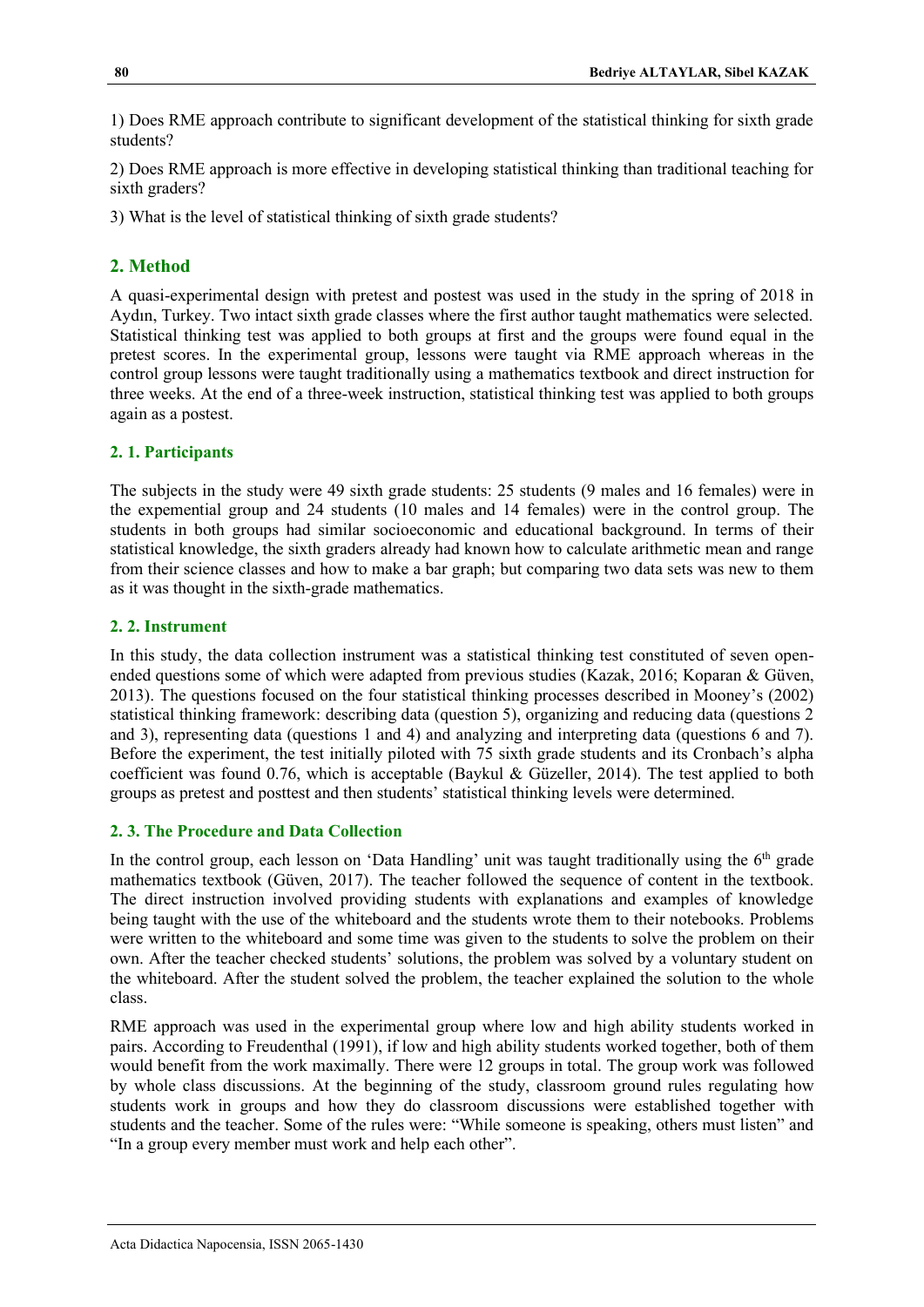In the experimental group, two RME activities for the 'Data Handling' unit were implemented using the PPDAC investigative cycle steps (Wild & Pfannkuch, 1999). While there are several other versions of the frog task in the literature, the Frog Olympics task was adapted from Kazak, Pratt and Gökce (2018) using the RME approach. The task took eight class periods each of which lasted 40 minutes. A problem situation that can be viewed real by the students when engaging in statistical thinking was created in the task. There were two different sized frogs which were done by the students via origami (see Figure 2). The aim of making two types of frogs was to get two datasets to compare; because frogs' sizes were different, their jumping distances would be different. The students tried to determine the best jumping frog to go to the Olympics by investigating each frog's jumping distances. Students made each kind of origami frogs jump 13 times on their desk and recorded the results (i.e., the jumping distances in cm rounded into the nearest integer). After the data gathering part, students made frequency tables and bar charts to organize and represent their data to analyze them. Each pair presented their findings to the whole class. Lastly, via whole class discussion they determined the most appropriate frog to go to the Olympics.



**Figure 2:** *The two types of origami frogs, big and small, used in the Frog Olympics task* 

Students used aritmetic mean and range for each frog's jumping distances based on the group's data while deciding which frog should go to the Olimypics. In the whole class combined data, the big frog's aritmetic mean was 22,46 cm and its range was 14 cm; the small frog's aritmetic mean was 23,46 and its range was 35 cm. The best candidate for the olympics was the big frog since both frogs' jumping distance aritmetic means were close to each other but the big frog had more consistent jumping distances. Students came to this decision during a whole class discussion under the teacher's guidance.

The second RME activity was conducted during three lesson periods. As part of the physical education class, students collected their own long jump distances like the frogs. They jumped 13 times and measured the distance in one long jump. Then they tried to decide which one was the best to go to the Jumping Olympics. They again created frequency tables and bar charts from their data, did calculations to interpret the data, presented their results and had whole class discussions. Figure 3 showsone group's bar chart as an example. The students as a class appeared to determine the best candidate more rapidly in this activity. According to the PPDAC investigative cycle described by Wild and Pfannkuch (1999), in this RME activity students firstly defined the problem, and then developed a plan to solve it based on their experience during *the Frog Olympics task*. In the data stage, students made frequency tables and bar charts to display the data. In the analysis stage, they calculated measures of center and spread for the dataset. Finally, in the conclusion stage, they reached a solution about the best candidate for Jumping Olympics through whole class discussions.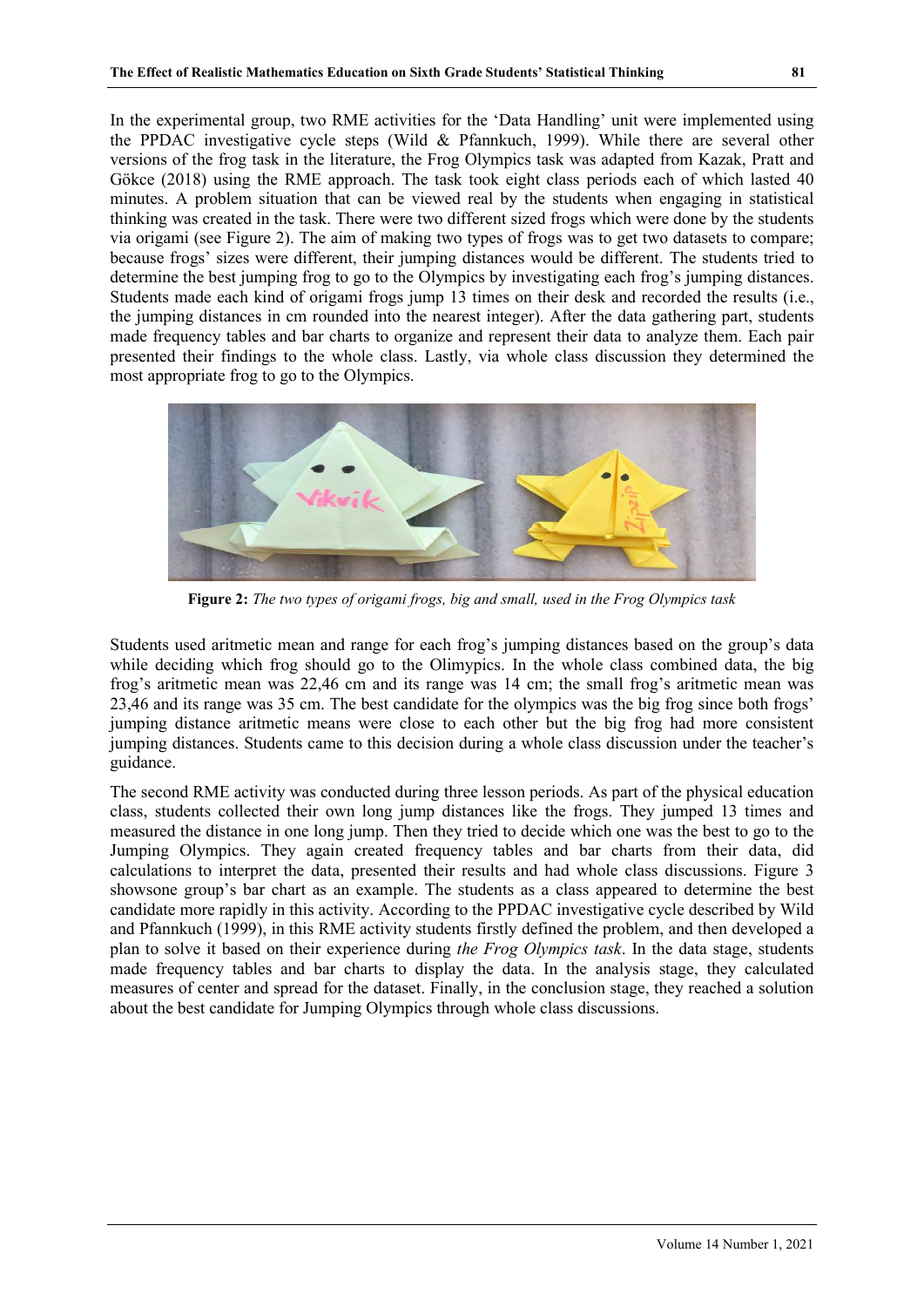

**Figure 3:** *Bar Chart of Students' Jumping Distance*

In these instructional activities, RME teaching principles were utilized. Students were active in the whole process (activity principle), problem contexts were close to real life (reality principle), activities were designed through simple to hard (level principle), relation between mathematics and other sciences were emphasized during activities (interwinement principle). Students also used statistical calculations learned in their science class, so relations could be more visible. Interaction principle was used through small group work and whole class discussions. During the instruction process, the teacher guided students according to guidance principle and guided reinvention. From didactical phenomology principle perspective, students constructed their own models related to emerging modeling heuristic and made connection between real life and mathematics world according to their own perception system.

#### **2.4. Data Analyses**

The data collected from the statistical thinking test (both pretest and posttest) were analyzed using Mooney's (2002) statistical thinking framework. For each item in the test, firstly expected student responses were identified according to the descriptors of statistical thinking levels. Then the authors independently coded student responses on each question using this coding scheme. The authors' codings were 88% consistent. Different codings were dissussed and both authors agreed on a rubric. Students' answers were coded and scored according to this rubric. For example, in describing data process the description for Level 1 idiosyncratic student response included "demonstrates little awareness of display features, not able to recognize or uses irrelevant features or reasons to recognize the same data represented by different data displays". The student response similar to this description got 1 point for that question. Description for Level 4 analytical student response in describing data process included "demonstrates complete awareness of display feautures including which feautures are relevant or irrelevant, uses quantitative relationships between displays to recognize when different displays represent the same data". The student response resembling this descriptor receieved 4 points in this question. Total points were calculated to determine the students' overall statistical thinking test score. These data were analyzed via using SPSS 22.0 programme. To decide which statistical test would be appropriate, normality tests were done first. All tests showed normal distribution. So, aritmetic mean, standart deviation and t tests were used to compare each group's pretest and postest scores as well as groups' posttest scores. Moreover, descriptive statistical analyses were done to examine the change in students' statistical thinking levels from pretest to posttest.

#### **3. Findings**

The aim of this research was to investigate the effectiveness of the RME approach on sixth grade students' statistical thinking. Therefore, pretest and postest scores were compared within groups and between groups. Also, changes in students' statistical thinking level were investigated with descriptive statistical analyses.

Table 1 displays the comparison of statistical thinking pretest scores between the experimental group and the control group. There was no significant difference between groups' statistical thinking pretest scores ( $p=0.986>0.05$ ). This finding indicates that the groups were equal regarding statistical thinking.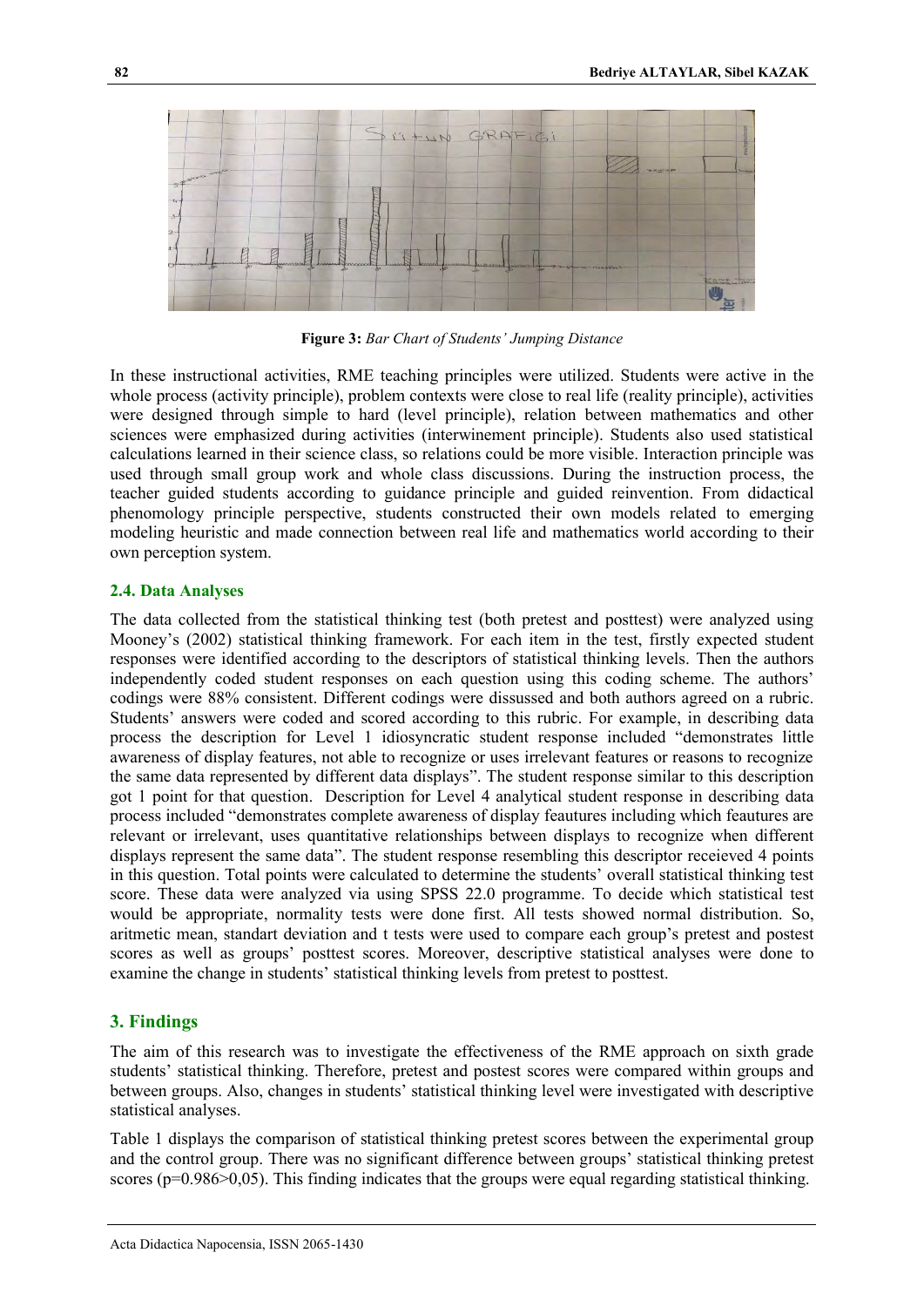| Groups       |       | SD    |       |
|--------------|-------|-------|-------|
| Experimental | 13.56 | 3.501 | 0.986 |
| Control      | 13.54 | 3.753 |       |

**Table 1.** *The comparison of the statistical thinking pretest scores between the experimental group and the control group*

Table 2 shows the results of paired t-test on statistical thinking pretest and posttest scores for experimental and control groups. In both groups, students performed better on the postest. The arithmetic mean of the experimental group's posttest scores  $(\bar{X}=18.04)$  is higher than the pretest arithmetic mean  $(X=13.56)$ . Similarly, the arithmetic mean of the control group's posttest scores  $(\overline{X}$ =16.17) is higher than the pretest arithmetic mean ( $\overline{X}$ =13.54), but not as much as in the experimental group. According to the t-test results, in each group there was a significant difference between students' pretest and posttest scores ( $p=0.003 < 0.05$  for the experimental group;  $p=0.000 < 0.05$  for the control group). According to these results, both RME approach and the traditional approach depending on the textbook and direct instruction appeared to be effective on developing students' statistical thinking.

**Table 2.** *The results of pretest and posttest scores for experimental and control groups*

| <b>Groups</b> | <b>Tests</b> | N  | Ā     | SD.   | р       |
|---------------|--------------|----|-------|-------|---------|
| Experimental  | Pretest      | 25 | 13.56 | 3.501 | $.003*$ |
|               | Posttest     | 25 | 18.04 | 5.488 |         |
| Control       | Pretest      | 24 | 13.54 | 3.753 | $.000*$ |
|               | Postest      | 24 | 16.17 | 5.088 |         |

Table 3 displays the comparison of statistical thinking posttest scores between the experimental group and the control group. Although the arithmetic mean of the experimental group  $(X=18.04)$  was higher than the arithmetic mean of the control group  $(\overline{X}=16.17)$ , there was no significant difference between groups' statistical thinking posttest scores ( $p=0.222>0.05$ ). This finding indicates that the effectiveness of both the traditional approach and the RME approach on the students' statistical thinking was similar. Given that the experimental group's posttest scores were slightly higher than the control group's posttest scores, next we closely look at the changes in students' statistical thinking levels (from pretest to posttest) by each group.

**Table 3.** *The comparison of the statistical thinking posttest scores between the experimental group and the control group*

| Groups       |       | <b>SD</b> |       |
|--------------|-------|-----------|-------|
| Experimental | 18.04 | 5.488     | 0 222 |
| Control      | 16.17 | 5.088     |       |

The distribution of the experimental group students' statistical thinking levels for each question organized by the four statistical thinking processes on the pretest is displayed in Figure 4. Each statistical thinking level is shown with different color on the bars and the numbers represent the number of students in each of these levels by the questions. For instance, in the describing data process (question 5 being the related item) there were 18 students at Level 1, 4 students at Level 2, 1 student at Level 3 and 2 students at Level 4. As seen in Figure 4, on the pretest, the majority of the students in the experimental group generally were at Level 1 with regard to describing data (question 5), representing data (question 1 only) and analyzing and interpreting data (question 6 and 7) processes. However, for organizing and reducing data process (questions 2 and 3), they mostly exhibited Level 3 thinking. There were only a few students at Level 4 thinking overall.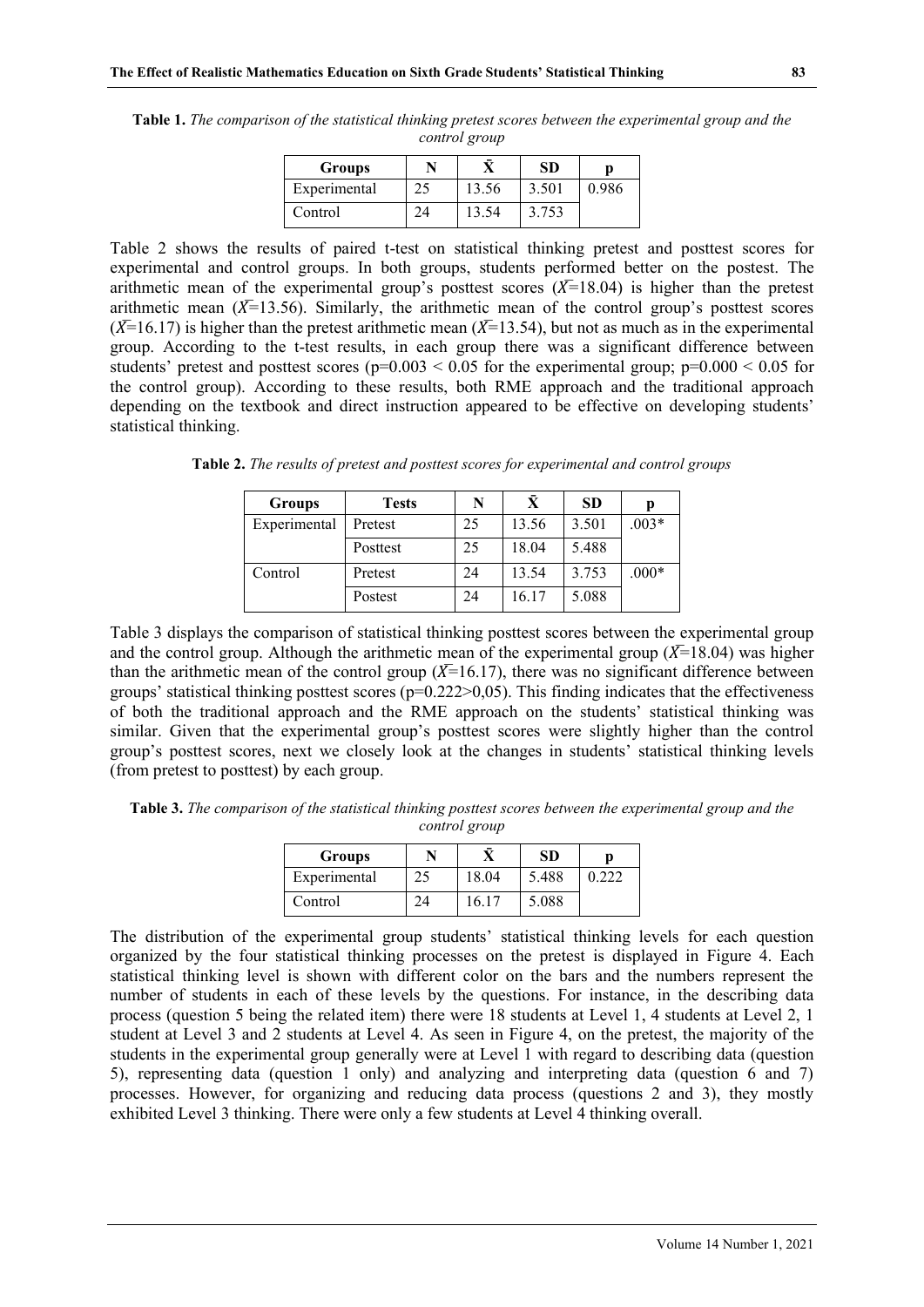

**Figure 4:** *Experimental group students' statistical thinking levels with respect to statistical thinking processes (by question) on the pretest*

Figure 5 shows the distribution of the control group sudents' statistical thinking levels on the prestest. Similar to the experimental group's results (Figure 4), the majority of the students in the control group initially demonstrated Level 1 thinking for representing data and analyzing and interpreting data. About half of the students exhibited Level 1 thinking with regard to describing data. The students' statistical thinking mostly was at Level 3 for organizing and reducing data process.



**Figure 5:** *Control group students' statistical thinking levels with respect to statistical thinking processes (by question) on the pretest*

The distribution of the experimental group students' statistical thinking levels on the posttest is displayed in Figure 6. In the experimental group, the students were generally at Level 3 and Level 4 with respect to the most questions after the intervention. About half of the students or more were at Level 3 and Level 4 with respect to the two statistical thinking processes, namely organizing and reducing data and analyzing and interpreting data. Majority of the students still exhibited Level 1 and Level 2 thinking with regard to describing data. However, overall there were fewer students at Level 1 and Level 2 in comparison to the pretest results.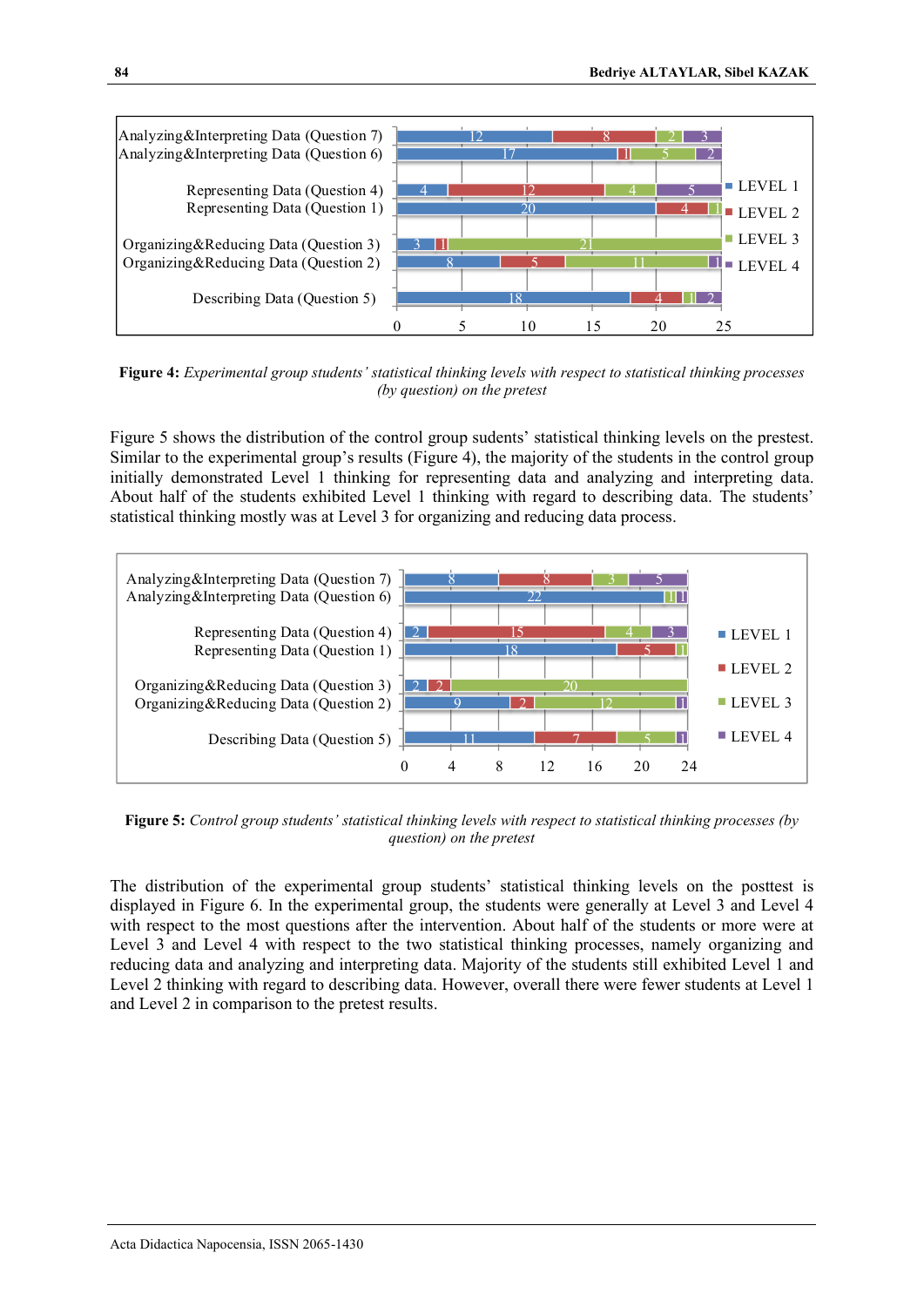

**Figure 6:** *Experimental group students' statistical thinking levels with respect to statistical thinking processes (by question) on the posttest*

Figure 7 shows the control group students' statistical thinking levels on the posttest. In the control group, there were 13 students in question 1, 10 students in question 2, 20 students in question 3, 10 students in question 4, 9 students in question 5, 17 students in question 6 and 14 students in question 7 at Level 3 and 4. In the posttest, there were more students at Level 3 and Level 4 in the experimental group than the control group. However, there were more students at Level 1 and Level 2 in the control group posttest scores in comparison with the experimental group posttest scores. It can be said that the RME approach promoted higher statistical thinking levels more than the traditional approach.



**Figure 7:** *Control group students' statistical thinking levels with respect to statistical thinking processes (by question) on the posttest*

To examine the changes in students' statistical thinking levels after the instruction in both groups in detail, we summarized the results as positive change (shifts in the number of students from a lower level to a higher one), negative change (shifts in the number of students from a higher level to a lower one) and no change (the number of students remaining in the same level) from pretest to posttest. In the following tables, E represents the number of students in the experimental group, C represents the number of students in the control group and Q represent questions on the test as question 1, question 2 and etc. Columns show the level changes, e.g. "from 1 to  $2$ " means "From Level 1 to Level  $2$ ".

Table 4 shows the number of students in both experimental and control groups who had positive change, that is an increase in their statistical thinking level. Of 25 students in the experimental group, 21 in question 1, 13 in question 2, 14 in question 3, 10 in question 4, 10 in question 5, 7 in question 6 and 12 in question 7 increased their statistical thinking levels after the instruction with RME approach. On the other hand, of 24 students in the control group, 9 in question 1, 6 in question 2, 9 in question 3, 6 in question 4, 7 in question 5, 15 in question 6 and 7 in question 7 raised their statistical thinking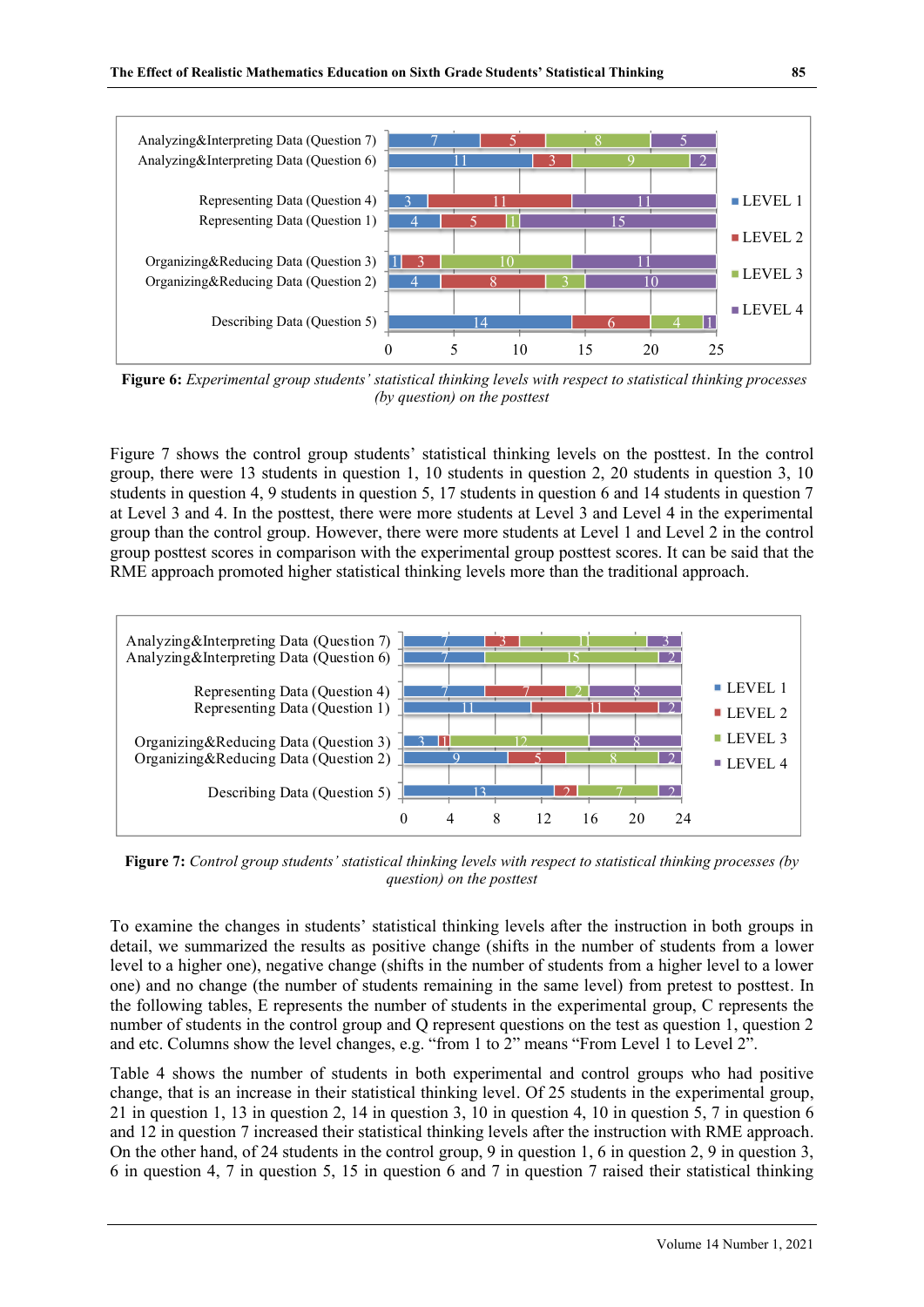levels after the instruction with traditional approach. When experimental and control group's results were evaluated together, it was seen that except question 6, there were more students who raised their statistical thinking levels in the experimental group compared to the control group. This suggests that RME approach had more effect on sixth grade students' statistical thinking than the lessons taught via the textbook.

| Levels/          |   | From 1 to 2 $\vert$ |               | $\vert$ From 1 to 3 $\vert$ From 1 to 4 |               |          |   | From 2 to 3 | From 2 to 4 |   | From 3 to 4 |  |
|------------------|---|---------------------|---------------|-----------------------------------------|---------------|----------|---|-------------|-------------|---|-------------|--|
| <b>Questions</b> | E | C                   | E             | C                                       | E             | C        | E | $\mathbf C$ | E           | C | Е           |  |
|                  |   |                     |               |                                         |               |          |   |             |             |   |             |  |
| Q <sub>1</sub>   |   | −                   |               |                                         | 10            | 0        | 0 | $\theta$    | 4           |   |             |  |
| Q <sub>2</sub>   | 4 |                     | 0             |                                         |               | $^{(1)}$ |   |             | 4           |   |             |  |
| Q <sub>3</sub>   |   | 0                   | $\mathcal{L}$ |                                         |               | $\theta$ |   |             |             | 0 | 10          |  |
| Q <sub>4</sub>   |   | $\theta$            | 0             |                                         |               | 0        | 0 | 0           |             |   |             |  |
| Q <sub>5</sub>   | 6 |                     |               |                                         | $\mathcal{O}$ | 0        | ∍ |             |             |   |             |  |
| Q6               |   | $\theta$            | 3             | 14                                      | $\theta$      |          |   |             | $\Omega$    |   |             |  |
|                  |   |                     | ∍             |                                         |               |          |   |             |             |   |             |  |

**Table 4.** *The number of students with positive change in their statistical thinking level from pretest to posttest in experimental (E) and control (C) groups*

In Table 5, the number of students in both experimental and control groups who had negative change in their statistical thinking levels was displayed. In the experimental group, none of the students exhibited a decrease in their statistical thinking levels in questions 1 and 6 while only 2-5 students had a lower statistical thinking level in the other questions. The decrease in statistical thinking levels was seen especially from Level 3 to Level 2. However, in the control group, 1 student in question 1, 6 students in question 2, 2 students in question 3, 6 students in question 4, 5 students in question 5 and question 7 showed a decrease in their statistical thinking levels. There was not any student who decreased statistical thinking level in question 6. In the control group, the descrease in statical thinking levels was seen generally from Level 2 to Level 1. Overall, there were fewer students who decreased statistical thinking levels in the experimental group than the control group. That is, the experimental group students were more successful in impoving their statistical thinking.

**Table 5.** *The number of students with negative change in their statistical thinking level from pretest to posttest in experimental (E) and control (C) groups*

| Levels/          |          | From 2 to 1 |          | From 3 to 1      |          |              |   | From 3 to 2   From 4 to 1 | From 4 to 2 |          | From 4 to 3 |
|------------------|----------|-------------|----------|------------------|----------|--------------|---|---------------------------|-------------|----------|-------------|
| <b>Questions</b> | E        | C           | E        | $\mathsf{C}$     | E        | $\mathsf{C}$ | E | C                         | E           | E        |             |
|                  |          |             |          |                  |          |              |   |                           |             |          |             |
| Q <sub>1</sub>   | $\theta$ | $\theta$    | $\Omega$ | $\mathcal{L}$    | 0        |              |   | $\Omega$                  | $\Omega$    | $\left($ |             |
| Q <sub>2</sub>   | $\theta$ | ◠           |          |                  |          |              |   | $\theta$                  |             |          |             |
| Q <sub>3</sub>   | $\theta$ |             |          |                  | 2        | 0            |   | 0                         | $\Omega$    |          |             |
| Q 4              |          |             | $\Omega$ | $\mathcal{L}$    |          | $^{(1)}$     |   | 0                         |             |          |             |
| Q <sub>5</sub>   |          |             |          |                  | $\Omega$ | $\theta$     |   | 0                         | $\Omega$    |          |             |
| O 6              | $\theta$ |             |          | $\left( \right)$ |          |              |   | $\theta$                  | $\Omega$    |          |             |
| ი 7              |          |             |          |                  |          |              |   |                           |             |          |             |

Table 6 shows the number of students who had the same statistical thinking level in the pretest and posttest in both groups. In the experimental group, 4 students in question 1, 8 students in question 2 and 3, 12 students in question 4, 11 students in questions 5 and 7 and 18 students in question 6 had no change in their statistical thinking level. The majority of students appeared to be stable at Level 1. Especially in question 5 and 6, almost half of the students' statistical thinking level had no change. In the control group, 14 students in questions 1 and 3, 12 students in questions 2, 4, 5 and 7, and 9 students in question 6 had no change. Of the 24 students in the control group, almost half of the students had no change in their statistical thinking level across all questions.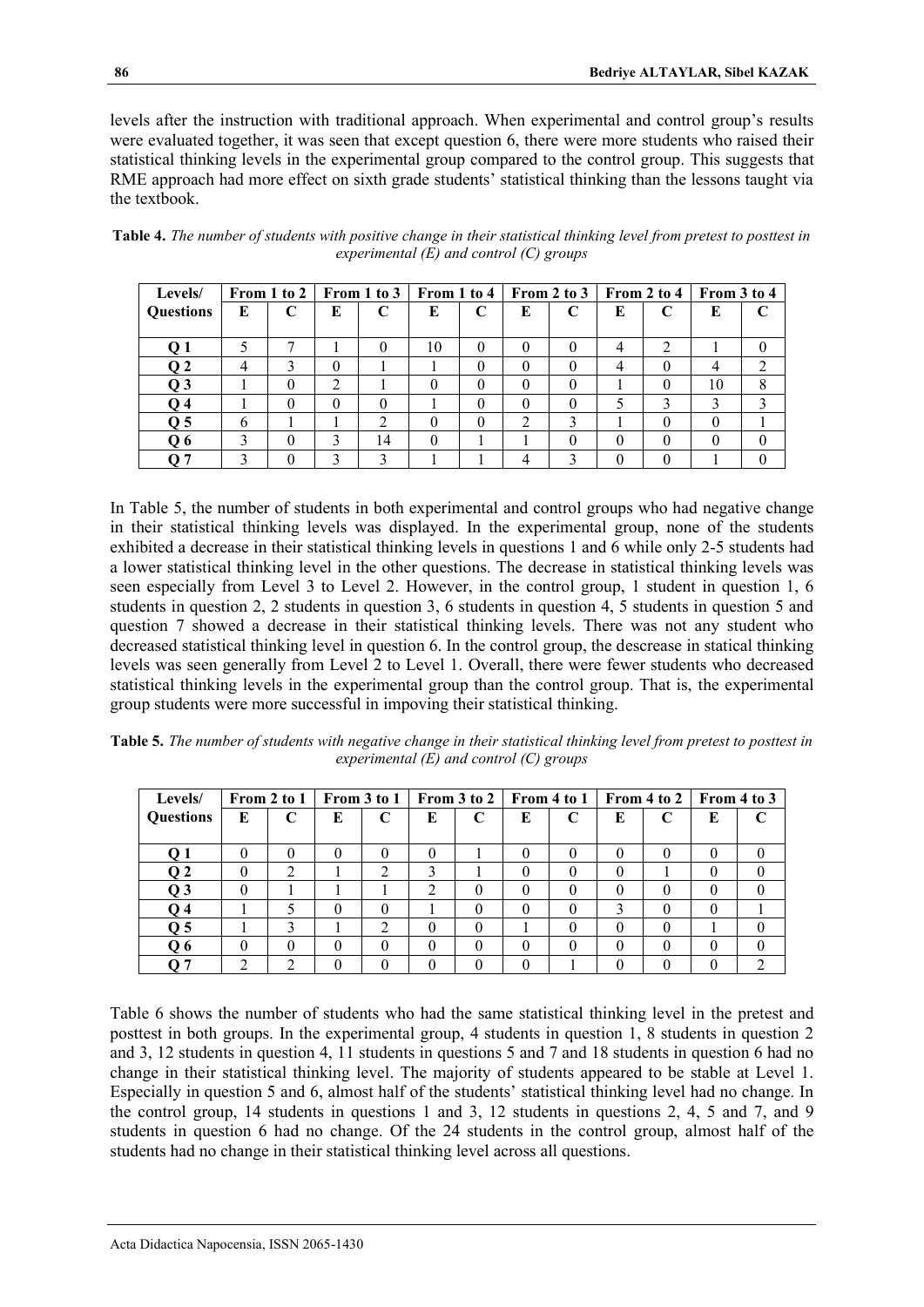| I<br>v<br>۰. |
|--------------|
|              |

| Levels/          |   |   | From 1 to 1   From 2 to 2 |   |   | From 3 to 3 | From 4 to 4 |  |  |
|------------------|---|---|---------------------------|---|---|-------------|-------------|--|--|
| <b>Questions</b> |   |   |                           |   |   |             |             |  |  |
|                  | E |   | E                         | C | E |             | E           |  |  |
|                  |   |   |                           |   |   |             |             |  |  |
| O 2              |   |   |                           |   |   |             |             |  |  |
| O 3              |   |   |                           |   | 8 |             |             |  |  |
|                  |   |   | 6                         |   |   |             |             |  |  |
| O 5              |   | o |                           |   |   |             |             |  |  |
| O 6              |   |   |                           |   |   |             |             |  |  |
|                  |   |   |                           |   |   |             |             |  |  |

**Table 6.** *The number of students with no change in their statistical thinking level from pretest to posttest in experimental (E) and control (C) groups*

Overall, in the experimental group 87 positive changes, 18 negative changes and 69 no change were observed in students' statistical thinking levels while in the control group, there were 59 positive changes, 25 negative changes and 85 no change. In the experimental group, there were more positive change and no change and fewer negative changes than the control group. These results suggest that the activities done in the experimental group were more effective in developing students' statistical thinking. In both groups, the most development was seen in representing data process and the least development was seen in describing data process. The experimental and control groups' pretest results were similar; students were generally at Level 1 and Level 2. But in the posttest, there were more Level 3 and Level 4 students in the experimental group. It can be argued that the RME approach is an effective way of developing students' statistical thinking.

# **4. Conclusion**

In the study, a pretest-posttest quasi-experimental design was used to investigate whether the use of instruction based on RME approach has an effect on developing sixth grade students' statistical thinking. The RME approach was used in the experimental group while the lessons were taught traditionally using the textbook in the control group over three weeks. There was a significant difference between statistical thinking pretest and posttest scores in each group. Both the RME approach and the lessons taught using the textbook were effective on developing students' statistical thinking. Although there was no significant difference between each group's statistical thinking posttest scores, more detailed descriptive analyses showed that the RME approach helped students to increase their statistical thinking levels more.

When the changes in students' statistical thinking levels were investigated closely, the least development was seen in describing data process in both groups. This result is similar to Mooney's (2002) and Jones et al.'s (2000) findings. According to Shaughnessy (2007), in describing data process in Level 3 and Level 4, it is expected to make proportional reasoning about data and it becomes hard for sixth grade students. In Turkey, students learn the ratio-proportion topic and proportional reasoning in the seventh grade. So, reaching Level 3 and Level 4 in describing data process became difficult for the sixth-grade students in general. The most development in statistical thinking was observed in representing data process in the experimental group. This may be because of the realistic problems used in the RME activies. In the control group, on the other hand, the most development in statistical thinking was seen in analyzing and interpreting data process. Since the textbook involved many problems requiring students to calculate arithmetic mean and range of a given dataset, these practices might have helped the students in the control group. Since there was a significant difference between control group's prestest and posttest scores, it can be suggested that teaching based on the textbook was also succesfull in developing students' statistical thinking. Even though the lessons taught via the textbook were also effective in developing students' statistical thinking to some extend, there was no emphasis on conceptual learning. The textbook just provided the information and posed some problems in which students needed to calculate arithmetic mean and range, rather than to understand their meanings. The study shows that the RME activities can be effective in developing students' statistical thinking. Therefore, the textbooks can be enriched with problems that give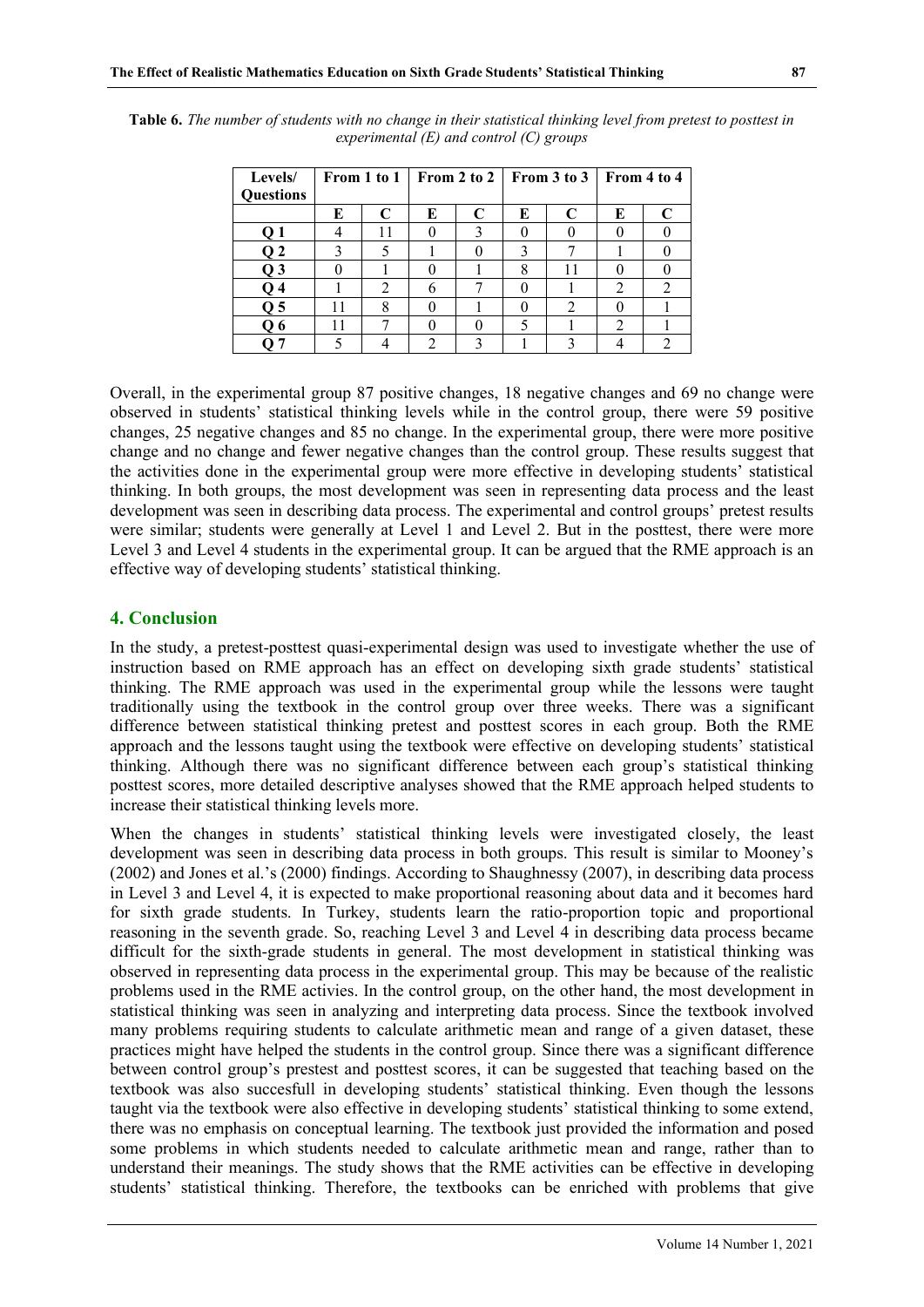emphasis on higher order thinking skills. As Çakmak and Durmuş's (2015) study points out, students need to develop a conceptual understanding, so textbooks can be enriched with more RME activities.

The results of this study were consistent with some other findings in the related literature. Similar to Koparan and Güven's (2013) study, students' statistical thinking levels were generally at Level 1 in both groups' pretests. This shows that students may have difficulties in developing statistical thinking and therefore it is important to focus on development of statistical thinking during the instruction. Morevoer, as seen in Mooney's (2002) and Jones et al.'s (2000) studies, students in this study generally had problems in describing data process since it required proportial reasoning. Therefore, teachers should provide activities related to proportional reasoning skills in statistical problem contexts.

The study is restricted with the two RME activities and the textbook. More RME activities can be done in the experimental group as well as different teaching approaches can be used in the control group. So RME and different teaching mathematics approaches can be compared in teaching statistical thinking to middle school students. In RME activities, there could be more examples related to describing data, analyzing data and interpreting data. By this way, students may be more familiar with these statistical thinking processes. Lastly, classroom ground rules are very important for effective group work and classroom discussions. Therefore, we suggest establishing the classroom ground rules with students before starting the activity.

### **References**

Akkaya, R. (2010). Olasılık ve istatistik öğrenme alanındaki kavramların gerçekçi matematik eğitimi ve yapılandırmacılık kuramına göre bilgi oluşturma sürecinin incelenmesi (The investigation of knowledge construction process of concepts in probability and statistical learning field according to the realistic mathematics education and consructivism theory).(Unpublished doctoral thesis). Uludağ University, Bursa.

Althauser, K. & Harter, C. (2016). Math and economics: implementing authentic instruction to K-5. Journal of Education and Training Studies, 4(4), 111-122.

Bakker, A., Kent, P., Derry, J., Noss, R., and Hoyles, C. (2008). Statistical inference at 766 work: Statistical process control as an example. Statistics Education Research 767 Journal, 7(2), 130-145.

Baykul, Y. & Güzeller, C. O. (2014). *Sosyal bilimler için istatistik: SPSS uygulamalı (Statistics for social sciences: SPSS applied).* Ankara: A Pegem Academy.

Bıldırcın, V. (2012). *Gerçekçi matematik eğitimi (GME) yaklaşımının ilköğretim beşinci sınıflarda uzunluk, alan ve hacim kavramlarının öğretimine etkisi (The effect of realistic mathematics education (RME)approach on the teaching of the concepts length, area and volume in primary school fifth graders).* (Unpublished master thesis). Ahi Evran University, Kırşehir.

Çakmak, Z. T. & Durmuş, S. (2015). Determining the concepts and subjects in the area of learning statistics and probability that 6-8<sup>th</sup> grade math students have difficulties. Abant Izzet Baysal Üniversitesi Eğitim Fakültesi Dergisi, 15(2), 27–58.

Franklin, C., Kader, G., Mewborn, D., Moreno, J. , Peck, R. , Perry, M., & Scheaffer, R. (2005). Guidances for assessment and instruction in statistics education (GAISE) report. Retrieved from: [https://www.amstat.org/asa/files/pdfs/GAISE/GAISEPreK-12\\_Full.pdf.](https://www.amstat.org/asa/files/pdfs/GAISE/GAISEPreK-12_Full.pdf)

Freudenthal, H. (1991). Revisiting mathematics education. Dordrecht: Kluwer Academic Publishers.

Garfield, J. B. & Ben-Zvi, D. (2008). *Developing students' statistical reasoning.* New York: Springer Science and Business Media B.V.

Gravemeijer, K. (2008). RME teory and mathematics teacher education. In D. Tirosh ve T. Wood. (Ed). *Tools and Processes in Mathematics Teacher Education.* (pp. 283-302). Rotterdam: Sense Publishers.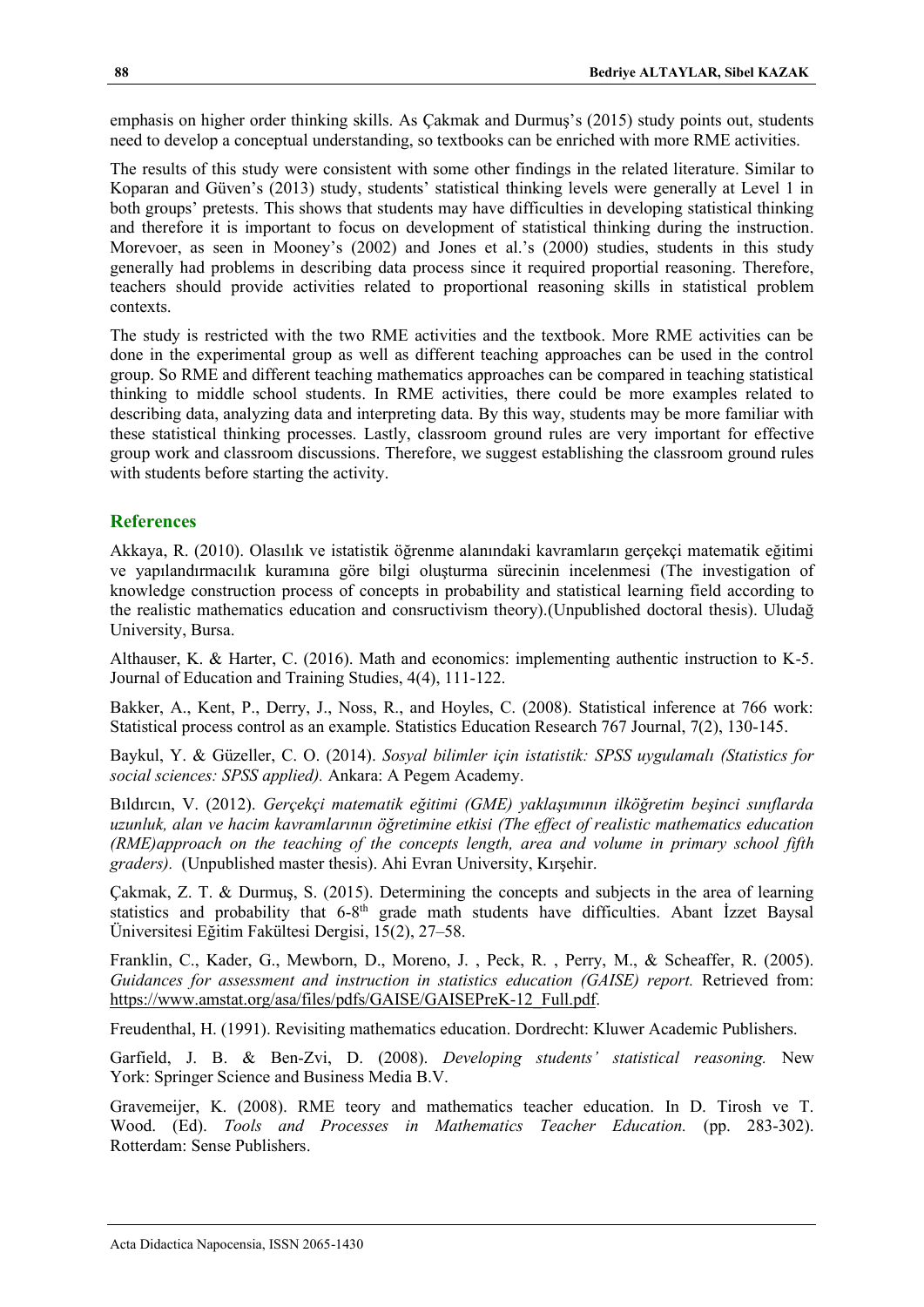Güven, D. (2017). *Ortaokul matematik 6 ders kitabı* (The sixth grade mathematics textbook). Ankara: Mega Publisher.

Jones, A. G., Thornton, C. A., Langrall, C.W. & Mooney, E.S. (2000). A framework for characterizing children's statistical thinking. *Mathematical Thinking and Learning*, *2*(4), 269-307.

Kazak, S. (2016). *İstatistiksel akıl yürütme gelişimi üzerine teorik çerçeveler (Theories about the development of statistical reasoning)* . In E. Bingölbali, S. Arslan & İ. Ö. Zembat (Eds). Matematik eğitiminde teoriler (pp. 201-214). Ankara: Pegem Academy.

Kazak, S., Pratt, D. & Gökce, R. (2018). Sixth grade students' emerging practices of data modelling. *ZDM: The International Journal on Mathematics Education, 50*(7), 1151- 1163.

Koparan, T. & Güven, B. (2013). A study on the differentiation levels of middle school students' statistical thinking. Elementary Education Online, 12(1), 158–178.

McClain, K., Cobb, P & Gravemeijer, K. (2000). Supporting stundents' ways of reasoning about data. M. J. Burke & F. R. Curcio (Eds). *Learning Mathematics for a New Century, 2000 Yearbook* (pp. 174-187). Reston, VA: National Council of Teachers of Mathematics.

MEB (2018). Matematik dersi öğretim programı (İlkokul ve ortaokul 1, 2, 3, 4, 5, 6, 7 ve 8. sınıflar) [Mathematics curriculum (Primary and middle school grades 1-8)]. Ankara: MEB.

Mooney, E. S. (2002). A framework for characterizing middle school students' statistical thinking. Mathematical Thinking and Learning, 4(1), 23–63.

Özdemir, E. & Üzel, D. (2013). Gerçekçi matematik eğitimine dayalı geometri öğretiminin öğrenci başarısına etkisi ve öğretimin değerlendirilmesi: temel ilkeler açısından (The assessment of teaching geometry using realistic mathematics education on students' success: in terms of basic principles). NWSA Education Sciences, 8(1), 115-132.

Shaughnessy, J. M. (2007). Research on statistics learning and reasoning. F. Lester (Ed). *Second Handbook of Research on Mathematics Teaching and Learning* (pp. 957- 1009). Greenwich, CT: Information Age Publishing and NCTM.

Treffers, A. (1991). *Didactical background of a mathematics program for primary education*. Utrecht, The Netherlands: Cd-B Press.

Van den Heuvel-Panhuizen, M. (1996). Assessment and Realistic Mathematics Education (Unpublished doctoral dissertation). Utrecht University, Utrecht, The Netherlands.

Van den Heuvel-Panhuizen, M. (2003). The didactical use of models in realistic mathematics education: An example from a longitudinal trajectory on percentage. Educational Studies in Mathematics, 54(1), 9–35.

Van den Heuvel-Panhuizen, M.&Weijers, M. (2005). Mathematics standards and curricula in the Netherlands, *ZDM, 37*(4), 287-307.

Yağcı, E. & Arseven, A. (2010). Gerçekçi matematik öğretimi yaklaşımı (Realistic mathematics education).*International*

*Conference on New Trends in Education and Their Implications. Retrieved from: http://www.iconte.org/FileUpload/ks59689/File/55.pSerbestlik değeri.*

Wild, C. J. & Pfannkuch, M. (1999). Statistical thinking in empirical inquiry. *International Statistical Review, 67*(3), 223-265.